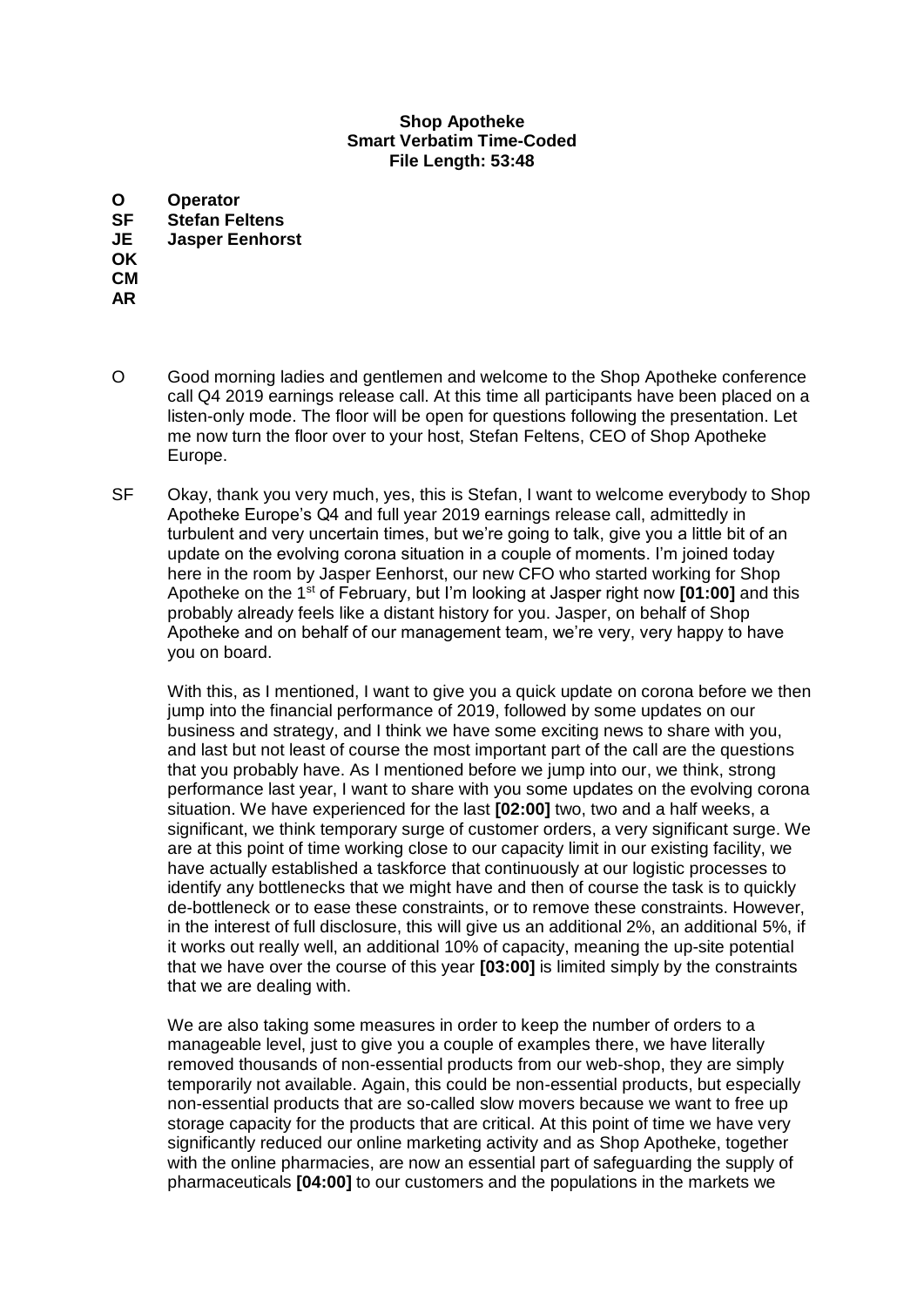operate in, we have given clear priority to orders with prescription pharmaceuticals and with critical OTC medications. Again, all of this has helped us to handle the orders that we have received so far, I'm very happy to announce that so far we haven't had to turn down or decline a single order that we have received. We are seeing over the last two and a half weeks, of course, an uptake in our sales. At the same time, we are experiencing incremental cost, especially in our operations area. Just to, you know, give you a little bit of a picture there, with the exception of one shift, the afternoon shift on Saturday, we are now working at three shifts per day, seven days per week.

All of our employees **[05:00]** are really working tirelessly because we all feel the sense and the obligation that there is something right now that if we play, as I mentioned before, the critical role in simply safeguarding the supply of medications. So far, we have not experienced any major supply issues with the exception of two very obvious product categories. As you all know, it's almost impossible to obtain disinfectants at this point of time, it's almost impossible to obtain protective wear like face masks or latex gloves, but if we put these two categories aside, we are in very, very close contact with our key suppliers and they are conveying to us that for the foreseeable future we shouldn't expect any out of stock situations. Some of the supplies of **[06:00]** raw materials coming from China or from India or from other distant places are delayed, but again, what we just heard over the last couple of days is now suppliers are getting confirmations again from their suppliers that some products are on their way to Europe. We have also established a taskforce to focus exclusively on the health of our employees and to ensure the continuity of operations. I'm happy to report to you, and I'm looking at the time, it's 11:08 central European time, we haven't had a single case of a corona infection among our 1200 employees, knock on wood, we're doing our utmost to ensure that it stays like this. We have significantly tightened our hygiene standards and the taskforce is meeting several times a day, again, **[07:00]** just to say on top of all of this. Just to conclude, the corona update, it's as we all know, it's a very, very dynamic situation that's changing on a daily basis, it's characterised by a very high degree of uncertainty.

We have seen an uptake in orders, we have seen an uptake in our sales as a result of this, we are incurring incremental costs and int terms of the bottom line, what we are confident stating at this point of time is that we do not expect a detrimental, negative impact on our bottom line at this point of time. So, shifting to 2019, this also probably feels to many of us like a distant memory, but again, we are proud of what we delivered last year, we delivered against the guidance that we have provided when we look at the top line, 701,000,000 euros plus 30% **[08:00]** with us in 2018, almost all of this driven by organic growth. When we look at our bottom line, at the adjusted EBITDA margin we came actually in a little bit better than our guidance with an adjusted EBITDA margin of -1.9%. The guidance was -2 to -2.3% and we want to highlight our performance in Q4 where we were very close to the EBITDA break even with an adjusted EBITDA margin of -1.0%, and to juxtapose this with Q4 2018, when the EBITDA margin was -3.8%. We enter into 2019 with a cash position well above 100,000,000 euros. That is important especially in light of the uncertainties that we are facing right now. **[09:00]** Last year we completed the integration of the two brands in the German market by migrating all of the Europa Apotheke customers to Shop Apotheke and shopapotheke.com so now we are operating in the German marketplace with one face to the customer, and I can reiterate what we already mentioned in our Q3 call: because this was meticulously planned and flawlessly executed, we are not aware of a single Europe Apotheke customer that we have lost because of this migration.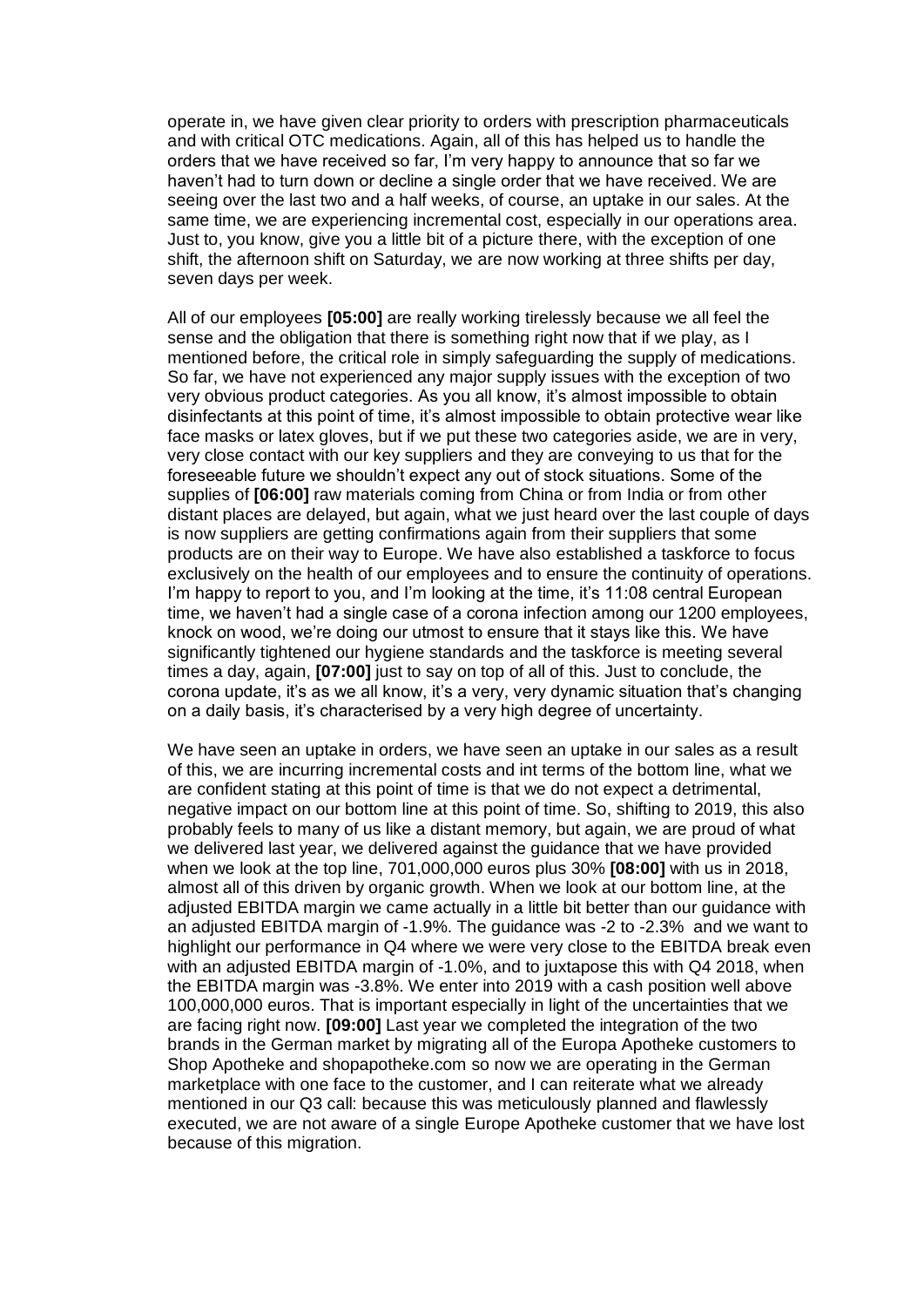Also, quick update, our prescription sales developed last year, just a reminder for everybody, legally we can only participate in Germany in the Rx market. Rx sales went up to 188,000,000 euros at an increase by **[10:00]** 12% or 20,000,000 euros. Again, you compare this to the market development and some of our competitors, I think we can be really proud of this result and last but not least, I'm going to say more about this a little bit later, our new distribution facility a stone's throw away from our existing facility is on track and we can't wait to have the new facility which will more than double our capacity to at least 35,000,000 parcels per year. So, shifting gears just for a moment, Shop Apotheke has formally embarked on a path towards sustainable development. Not just because many of you on the phone have mentioned to us over the last 12 months that this is an issue that is gaining an importance, but the driver for us, and I can say this with a very good conscience, **[11:00]** was the commitment of Shop Apotheke's management, we are fully convinced that this is the right thing to do, especially for us as an e-commerce business. By the way, we are also frequently hearing this from our employees and that is a very healthy development. As a first step, we have brought on board a fullydedicated resource that's going to focus on sustainable development, Anna Tönnessen is her name, you're going to meet her at the capital markets day later this year, and as a very first formal step, Shop Apotheke has signed up, has joined the United Nations global compact which requires us to adhere to and to report on a number of key principles.

Over the course of 2020, we're going to thoroughly assess our status quo **[12:00]**  and this is not just limited when you look at the United Nations global compact, it is not just limited to environmental issues, it goes beyond this. We're going to identify a number of short and long-term activities and we're going to start harvesting, especially some of the low hanging fruit already, so there will of course be more to come over the coming months, over the coming years in terms of our path towards sustainable development. Going back to the numbers, we already talked about the top line, again, 701,000,000 euros, almost all of the growth was organic, but I want to focus your attention on the right hand side, the number of active customers increased by over 30% to 4.7 million active customers, and I want to remind everybody, our definition of an active customer is a customer who has placed at least one order over the last 12 months. **[13:00]** By the end of last year 4.7 million, and I can give you an update that's not just on the chart, as of today, we're very, very close to 5 million active customers. When you look at some of our customer KPI's, I can only emphasis and reiterate the headline that we have chosen here, our customers are indeed highly engaged. Just a couple of highlights, we have virtually no returns; actually, the percentage of our returns has come down even further from what it was in 2018, and also in terms of the customer satisfaction measures by the net promoter score, we are I can say back at a level of 70.

In the interests of full disclosure in Q1 last year, we faced some challenges, we saw as a result of this a dip in our **[14:00]** NPS score, but then starting in Q2 and continuously throughout the year, we got back to the level of 70 where we wanted to be. Now, on the next chart just a snapshot of our web traffic, not surprisingly we saw an increase in our web traffic last year. Total visits added up to 134,000,000, this compares to 93,000,000 visits in 2018, which is an increase of more than 40%. In terms of our orders, in terms of our repeat orders and then also in terms of the basket values, we processed orders last year totalling 12.2 million. This compares to 8.7 million orders in 2018. **[15:00]** Our share of repeat orders over the last three quarters was continuously above 80% and I can quote our new CFO Jasper, when he joined Shop Apotheke, the share of repeat orders, being about 80%, that is one of the KPI's that impressed him most. In terms of our average basket value, by the end of Q4 we were at around 68 euros, which is a little bit of an increase versus Q3 and the earlier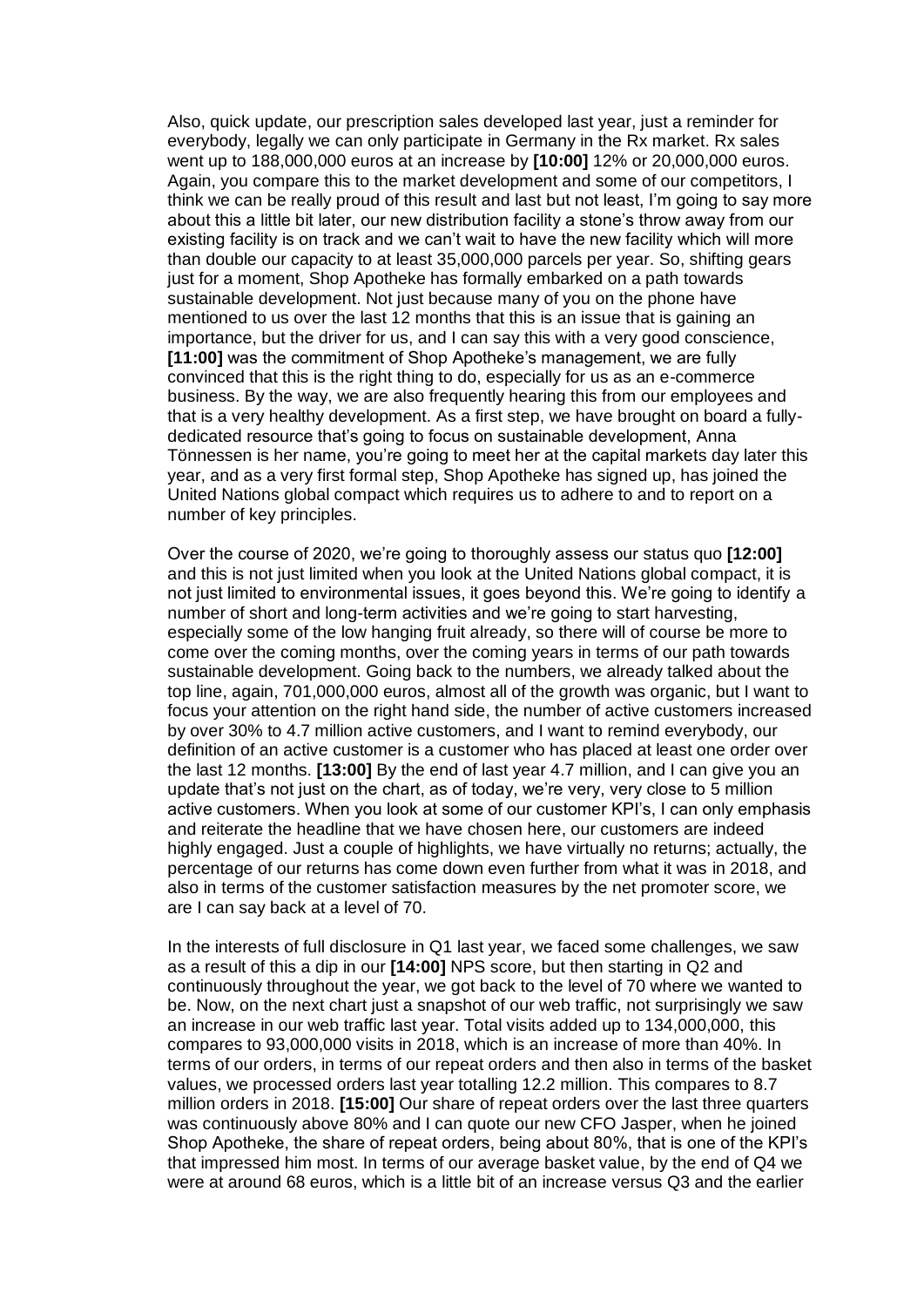quarters last year. When you look at the average of 2018 and compare this to 2019, there's a little bit of an decrease at two key drivers. Number one is the full year consolidation of Q3, which has lower basket values and our non-prescription business moved faster **[16:00]** than our prescription business, and the average basket values of our OTC basket is also lower than that of a prescription basket. And with this, I'm very happy to hand it over now to Jasper to walk you through our financials and to give you a little bit more flavour on our financials.

JE Well, thank you Stefan and good morning everybody. Well, from my side, it is a pleasure to be part of this great team and great company. Coming from Aalte Hesse within the Netherlands and Belgium alone, to major e-commerce brands, namely Robert Hank online and bull.com and having served as the CFO of market leading egrowth shares the past years, it is great for me to leverage my e-commerce experience into the benefit of Shop Apotheke. There are striking similarities between the two companies, it's the focus on the customer, the dynamics of the distance model, past growth, very dynamic competitive environments **[17:00]** and customer centricity combined with data-driven decision-making. And next to that, there's a profound wish to do better every day. The start has been great, meeting all the dedicated and very skilled colleagues of Shop Apotheke. Please let's go to the financials now. The key financials, all on one page. In the first columns, it's the full year 2018 and then 2019, and next to that, it's quarter 4. I will commence on all individual lines, starting with sales and then up to and including the adjusted EBITDA margin. On sales, as Stefan already said, in the full year our sales increased by 161,000,000 to 701,000,000, a growth of 30%. So, 2 percentage points were due to the full year inclusion of new drive that was required in mid-2018. If we then go to quarter 4, **[18:00]** sales increased by 41,000,000 up 27%, and this was all organic. The growth profit margin, the next line, was up not less than 1.3 percentage points year over year, and in Q4 even 1.7 percentage points. In a bit, on the next slide, I will commence on the underlying developments. Now, to the selling and distribution cost as percentage of sales. This is generally rated on a full-year basis, year over year, by 1.4 percentage points. But please note that in Q4, the year over year variance was -0.7% points. Well, those of you following us closely know that the full-year number has been impacted by some operational challenges that we saw in the first quarter of 2019, and then of course all of you will be aware of the fact that in 2019 we deliberately **[19:00]** invested in marketing to drive and successfully show effective and smart marketing to drive organic growth in sales and customers. Then to the line, admin as a percentage of sales. You see a nice leverage over here, on the full year it is 0.4% better to -3.0%, so year over year, 0.4% better than the year before, and you might also note that in the Q4 year over year variance, the year over year improvement is somewhat deflated by the non-repeat of higher legal advisory fees in the fourth quarter of 2018. In absolute euros, the adjusted EBITDA, if you can see in the table, was in quarter 4, millions of euros better than the year before. And all the numbers I commented on, they boil down to the adjusted EBITDA margin and as **[20:00]** already stated, are staying down at -1.9% for the full year, which is 0.3% better than last year. And you see, in the Q4 column, the year over year, 2% improvement to -1.0.

On the next slide, more on the growth profit margin. Year over year, the growth profit margin was up 1.3%. More than half of it was due to improved purchasing. And purchasing is of course related to direct better curves. That, for example, also includes fewer inventory ride downs due to debtor cooperation with our supplier and wholesale partners. Next to purchasing, we see a benefit of 0.1% on pricing and product mix. Though this is a small number, there actually is a whole world of storage **[21:00]** underlying it, with country mix, product mix, pricing, promotions. But all in all, for me it is important that sometimes I have the feeling there might be a perception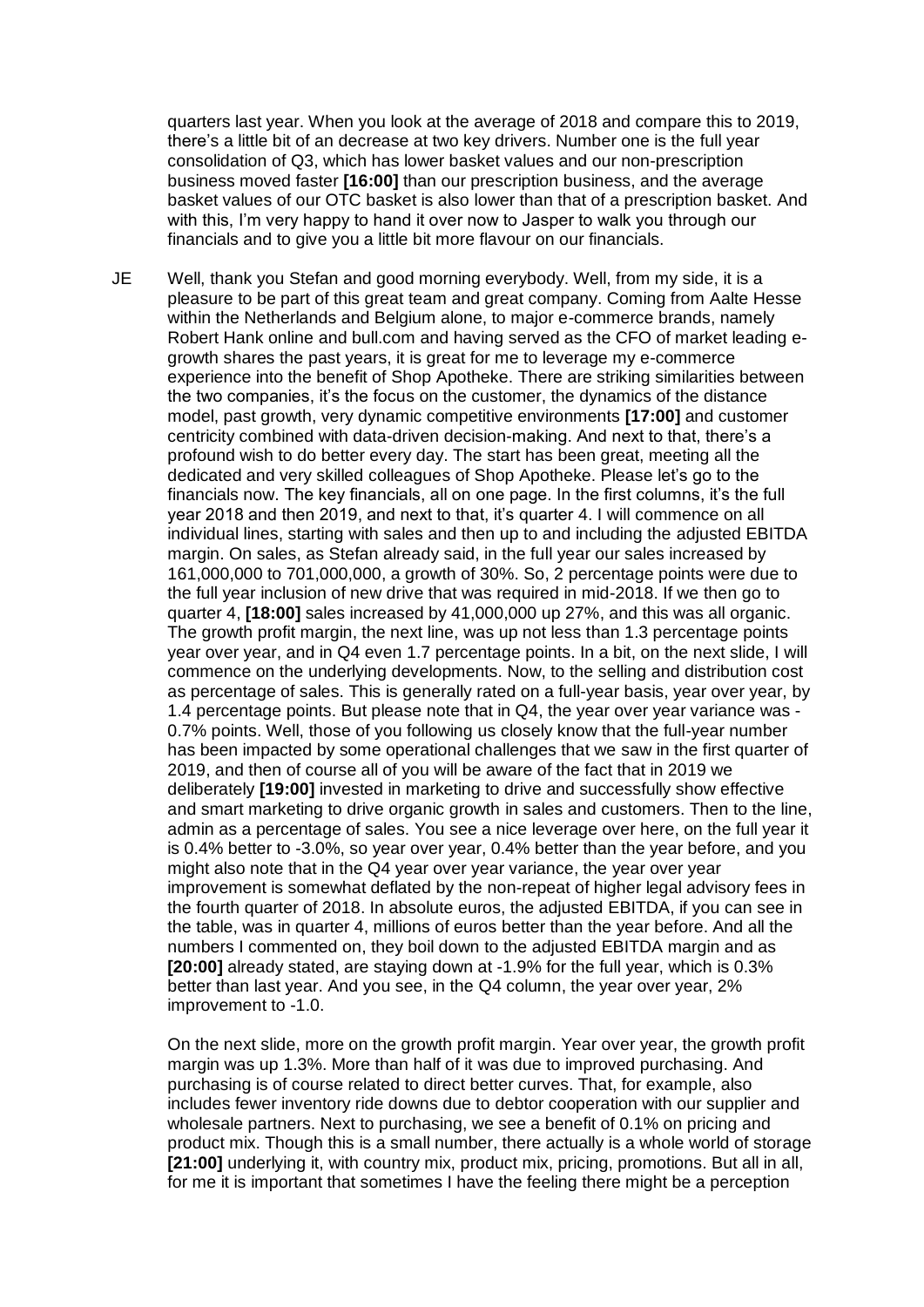that online pharmacies will drive prices of the total market down. But we don't recognise this. We see that, year over year, we actually have a slight positive impact of the total mixed pricing. And the last three, there was the full year benefit inner growth profit margin of the full year inclusion of no drive. This 0.5% plus, please keep it in mind when we go through the next slides.

This slide shows the total selling and distribution costs as a percentage of sales, and it deteriorated by 1.4% points. Close to half, must increase marketing, has already said it was a deliberate and very successful **[22:00]** choice of ours to drive organic growth. Additionally, we also see some pressure in shipping costs going up. And the 0.2% operational labour was actually mainly related to the first quarter of 2019. And then you see the full year impact of New Drive, where we saw a plus 0.5% across the profit margin, and the flip side is the plus 0.3% in the percentage points and the costs as a percentage of sale. So, all in all, our selling and distribution costs increased by 1.4% is mainly due to more marketing. Then there was an impact of Q1, and we see a slide in the anticipated increase in shipping.

Two more slides on the 2019 numbers from my side. We go now to the adjusted segments EBITDA in millions of euros in absolute terms. On this slide **[23:00]** at the bottom, you see we continue to invest in our international segments to have a Europe preference, and you see that we continue to generate very positive EBITDA in millions of euros in the Germany, Austria, and Switzerland segments. The measures of this side to me, is that in both segments, in Q4, we were better than the same period the year before.

Then the last slides, the adjusted EBITDA margin for Shop Apotheke Europe, on the slides, you see first the first half of last year and this year, and then the second half of last year and this year. And firstly you will see that, generally, at Shop Apotheke our second half of the year is better than the first six months of the year. And this is due to seasonality and our marketing calendar **[24:00]**. But the more important message to me is that our second half of 2019 was not only better than the first half, but it was also better than 2018. And both in terms of percentage of sales, as in millions of euros. So simply stated, as Stefan said already, we ended the year strong, and we are in an upwards trend. Stefan, back to you

SF Okay, thank you Jasper. So we want to give you now a quick update on the things that are going to happen. The milestones we are going to reach with Shop Apotheke in 2020, and I think they will be important stepping stones in filling our strategy with life and executing our strategy.

Before we look into the future, just at a glance, I don't need to go through everything that is mentioned on the charts, but this is... Shop Apotheke have been **[25:00]** a success, we have solid foundation, and we can now use this foundation as a springboard in order to continue to develop Shop Apotheke from where we are today. We are a pure e-pharmacy retailer, as of today, and we are going to become more and more a customer-centric e-pharmacy platform. That is not going to happen within a month or within a year. That is a multi-year prospect. But that is the ambition we have. And when we talk about a customer-centric e-pharmacy platform, these are not just buzz words. They are really the core of Shop Apotheke's past and future success. Everything we do today focuses on providing a better experience, a better end to end journey to our customer, with our web shop as well as our **[26:00]** mobile app as the platform onto which we will build to provide additional products, and to provide additional services to our customers.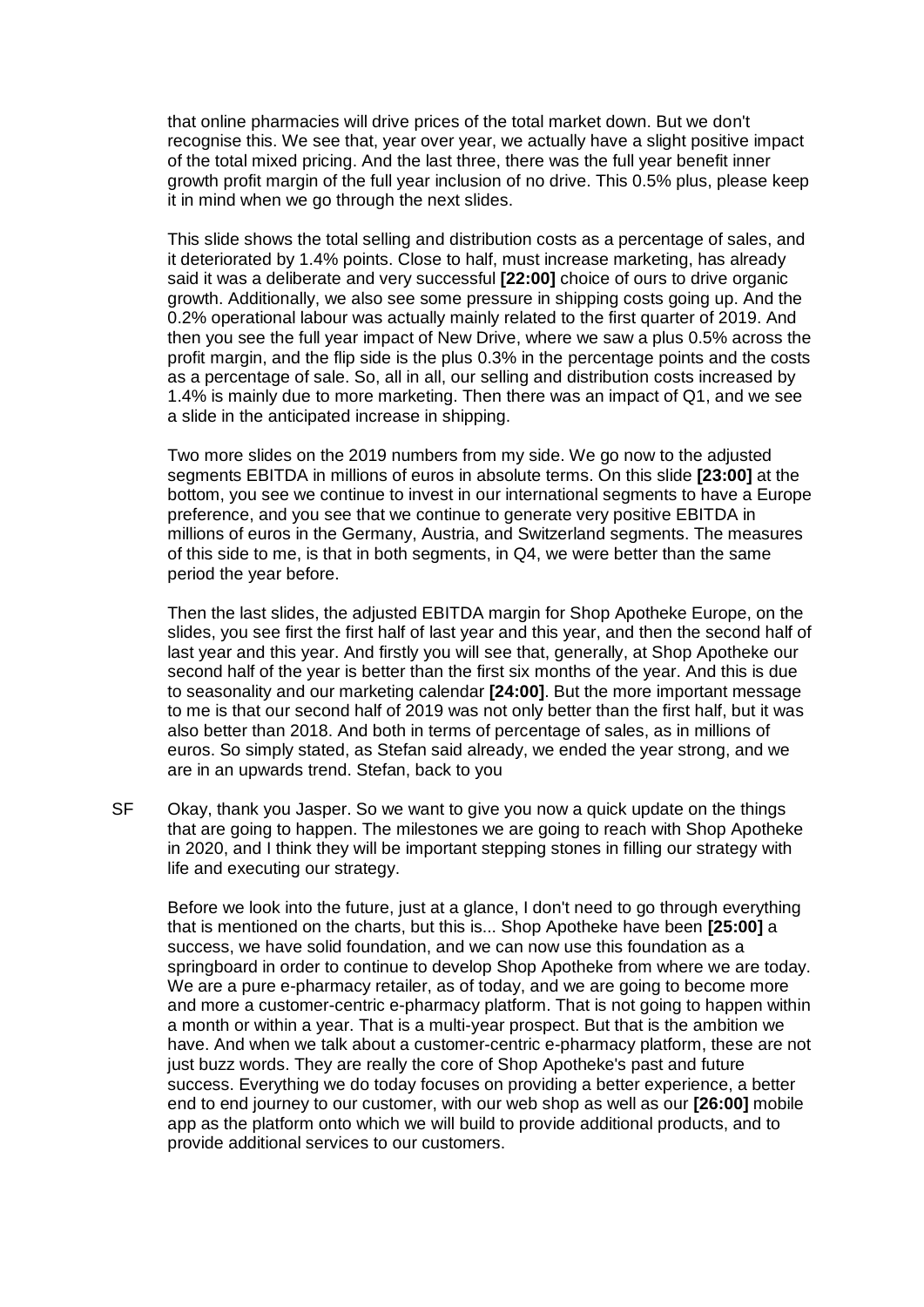So what does this mean? What is actually going to happen in 2020? And as you can see here, we are going to reach, we're going to have a couple of really important milestones over the remaining ten months, and we also have an announcement to share when I talk about one of these milestones.

So, starting with the marketplace. The marketplace, as we have conveyed before, is going to launch in the second half of 2020. But the focus will be on providing a broader product portfolio of healthcare-related products to our customers. The first contracts with some of our marketplace partners have been concluded. Just to illustrate this with an example, currently **[27:00]** Shop Apotheke is not supplying contact lenses to our customers. Of course, there are retailers that would love to reach our 4.7 million or, as of right now, almost 5 million active customers through our marketplace. Altogether, we have identified over 10 healthcare-related product categories that will all be a part of this marketplace.

Secondly, and this is an announcement I want to share with you, just a couple of days ago, we started our online doctor service on our website. I am sure some of you are closely monitoring our web shop. Hopefully most of you are customers of Shop Apotheke. But if you have paid attention, you have seen that we are now linking from our website and our mobile app to one of the leading online doctor service providers. We have entered into **[28:00]** a cooperation with Zava, who is one of the major players in the online doctor services in the digital healthcare market. Again, the linking through our website started just a couple of days ago, but the cooperation with Zava started already last year in December. We were a viewer fulfilment partner of Zava, meaning we received some prescriptions from them without linking to Zava through our website. But just a fulfilment service already resulted in us now processing several hundred incremental prescriptions every single day. So we think this is a very interesting and dynamically developing business segment, not just for Zava, but also for us.

Also, just a month ago, we introduced, in addition to the two own brands **[29:00]** we already had through the acquisition in 2018 'New Three', and another own brand Beavita that came together with New Three. We have now launched our RedCare private label brand. The first two products, a nasal spray and paracetamol are actually available in our shop. They have started very, very well. Admittedly, there was some help through the current Corona situation. But over the course of 2020, many more products will be added to our private label. The product before you... the aims are obvious, and we have talked about this in the past. Number one, that these are products that can only be purchased in our full Shop Apotheke. And number two, when we look at a private label paracetamol, comparing to a paracetamol from one of the established suppliers **[30:00]** there is a significant margin difference.

By the way, the whole project, the own brands, the private label project is fully managed by the New Three organisation. So we are leveraging the expertise that they have brought to bear, with the acquisition of New Three.

And last but not least, a quick update on same-day delivery: we concluded, as we mentioned in the past, our pilot programme in Germany. This year, we are going to expand same-day deliveries to more metropolitan areas. The objective there, of course, is to cover another customer use base, to make Shop Apotheke more and more the one-stop shop for your healthcare needs. We are going to share at our capital markets day later this year many more details about these strategic initiatives and some other things that are going on at Shop Apotheke **[31:00]**.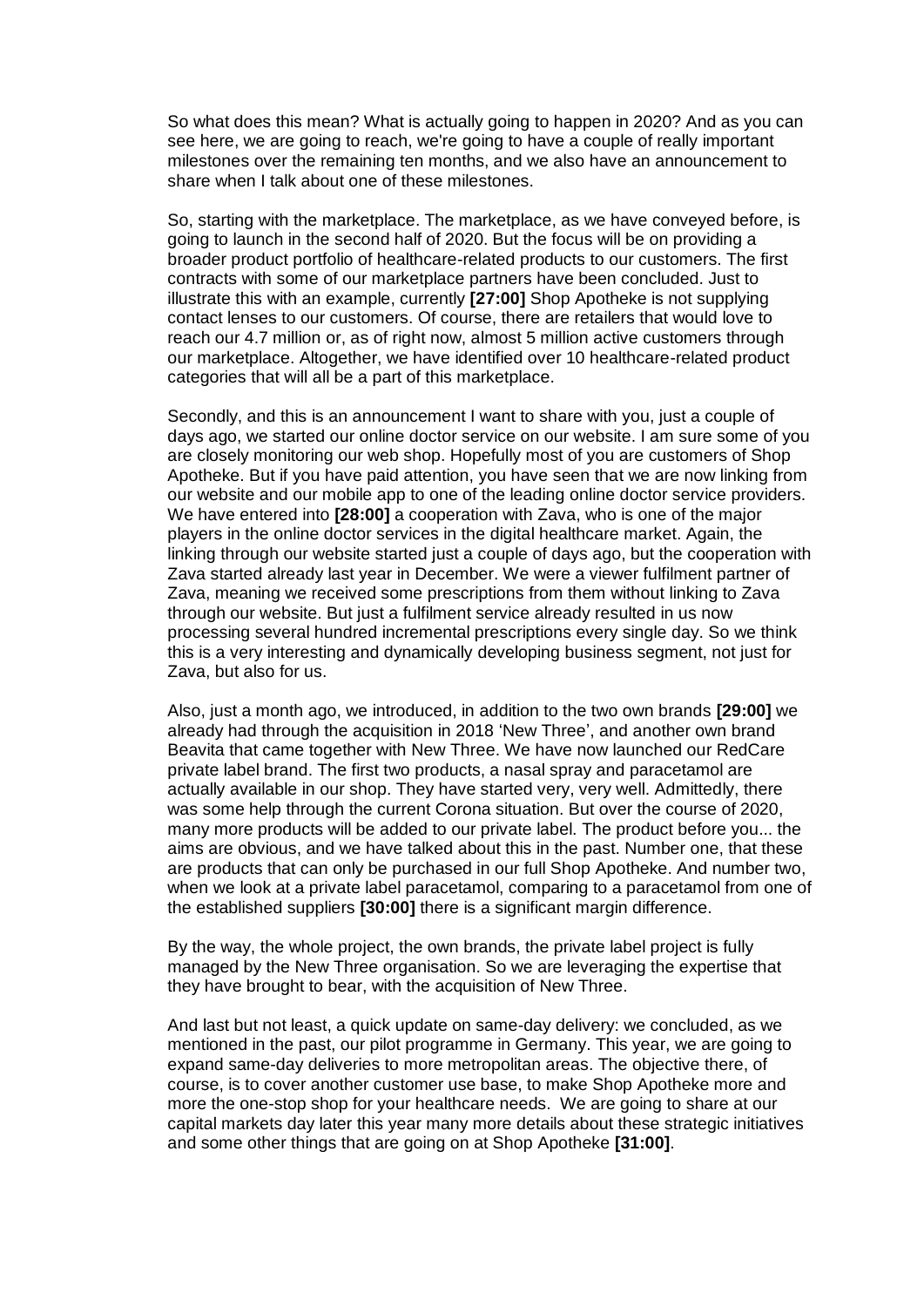So now switching to one of the most- or probably the most- important value driver for Shop Apotheke over the coming years: the launch of electronic prescriptions in Germany. We are, in terms of the timeline, very confident that the technical specification of the telematics infrastructure will be finalised by the middle of this year, by the end of June. This is of course driven by the Gmatics. Our understanding, we are under the impression that it will take them around a year to put these critical components of the telematics infrastructure in place that would get us to mid-2021. And then, based on a recent pronouncement from the Gmatics, meaning that there will in all likelihood be a central e-prescription app that will be developed and released by the Gmatics, and the sense that we have, in terms of the timeline, we are now assuming that we as Shop Apotheke, will start processing a notable, sizeable number of e-prescriptions starting in late-2021, early-2022. That is a little bit of a pushback compared to what we have conveyed in the past. Again, it is tied exclusively to the pronouncement around the central e-prescription **[32:00]** app. Of course, this doesn't change anything in terms of the basic opportunity e-prescriptions percent, not just for us at Shop Apotheke, but for the healthcare system overall.

Without going into too many details, our approach towards e-prescriptions is very similar to what we have demonstrated with everything that we have done so far, and are going **[33:00]** to do in the future. At the focus is the patient and their needs. Everything that we do and everything that we develop aims at providing a superior end-to-end journey to our Rx customer, to our non-Rx customer, but also in the future to our e-prescription customer. So you see there is a notable difference compared to what else you are seeing in the marketplace. Our focus is exclusively on the end customers. I just want to remind everybody, in Germany- and right now that is the only e-prescription market in which we can participate- only the patient has the right to choose his pharmacy. It is not the doctor, it is not the insurance company. In Germany, on the replicatory **[34:00]** framework in which we operate, it is only the customer, the patient. And we want to make sure that when the customer gets an electronic prescription in the future, that he always thinks about Shop Apotheke first, because nobody will be able to provide a better end-to-end service.

And before we get to our guidance, just as I mentioned at the beginning, a quick update on our new distribution system. We are on track. You might remember in previous presentations, we shared with you some computer illustrations, some graphics. Now we can actually show you the building is up and running. Construction is almost completed. We are going to take possession of the building formally in April. We are going to move almost all of our offices in June. We are going to start transitioning logistics activities **[35:00]** in December. And starting in December, we are going to see some relief on our capacity constraints, the transition of our logistics activities is going to last over a period of 5 months, meaning that the new facility will be up and running, will be fully operational, in Q2 next year- in Q2 2021. Once the new facility is up and running, we are going to decommission our existing facility, and are going to return it to our landlord.

Of course, the new facility, as we have conveyed in the past, will more than double our capacity, but the new facility is also going to look very, very different from our existing facility, because it will have a much, much higher degree of automation. The automation of our existing facility is close to 0. We have a very efficient **[36:00]** but very manual process. In our new facility, the degree of automation is going to get close to 50%. And with this, I will hand it over again to Jasper, who is going to share with you our guidance.

JE Thank you, Stefan. Our three items of guidance is the 2020 full year sales growth will be around 20%. And we reiterate our guidance, if you adjust it, EBITDA will break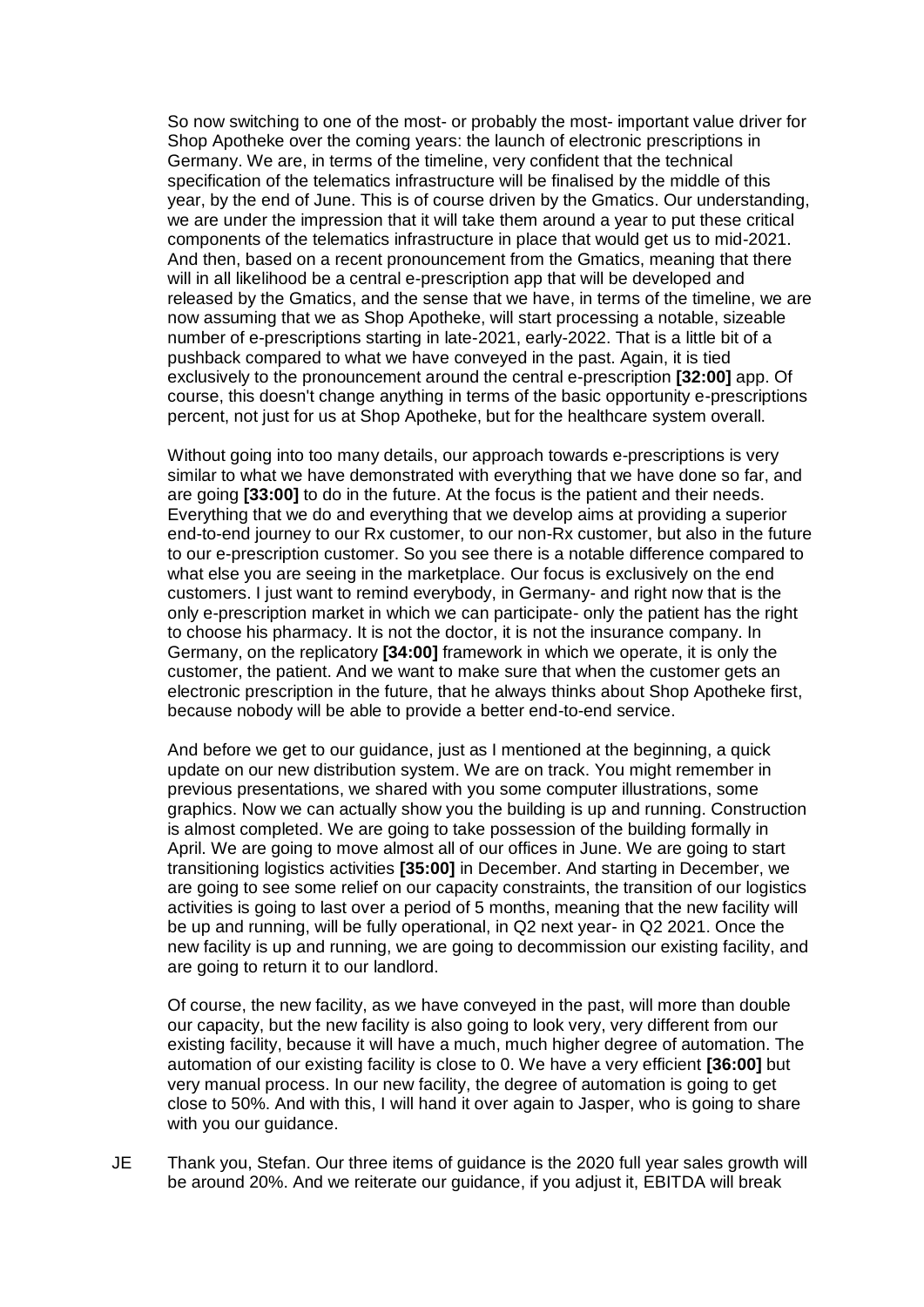even in the current year, 2020. This guidance on the two metrics was all pre-Corona, and before Corona entered into Europe, we at Shop Apotheke already started the year well. We saw a continuation of the Q4 trend. And now, with Corona, we will for obvious reasons not speculate on tomorrow, next week, or next month **[37:00]**. We only know that, here to date, we saw it had a positive impact on our sales growth, and we expect it will not have a negative impact on our EBITDA.

And then number three of our guidance is our long-term (37:19) guidance profitability. And also here, we reconfirm our ambition to achieve the profitability of an EBIT in taxes of 6%. This was it from our side. I think it is time for Q&A now.

- SF Facilitator, please open it up for questions.
- O Ladies and gentlemen, if you would like to ask a question, please press 9 and the \* key on your telephone keypad. In case you wish to cancel your question, please press 9 and \* again. Please press 9 and the \* key now to state your question **[38:00]**.

The first question comes from OC. Please go ahead.

- OK Hi, thanks very much for taking my question. A few ones from my side. First of all, could you perhaps go back to the growth margin development that is focusing on Q4... to maybe shed some more light on that growth margin development, specifically in the quarter?
- JE Yes, thank you O. Here is Jesper, I think what is important in Q4 in light of the growth profit margin is that we store the benefits of better purchasing. As I mentioned already, for the full year, there was an impact of 0.7%. Within Q4, that was more in the numbers than it was for the full year
- OK Okay, thank you very much **[39:00]**. Could you come back also on the 5 million euros adiustment to EBITDA?
- JE Yes, the full year. Actually, O, thanks. I am happy that you asked this question about the adjustment. I want to be very clear here: we have a very strict definition on what we adjust and what we do not adjust. Of course, we have to adjust the EBITDA because we think that is the best reflection of our underlying operational performances, and we actually only adjust for, and have always done so, for number one. The stop option programme of our employees is obviously because it is no cash. And then number two, it is one-off costs related to projects. So, for example, one-off expenses related to opening our new facility, or exit or enter a country, or do an acquisition. That is it. And actually number three is that if we have another **[40:00]** non-recurring one-off item of several millions, we will probably also adjust for that. But we have never done so, I am not aware of that, not in 2018 and 2019, and if we would ever do so, we would of course very clearly explain what we have adjusted for. But that has not taken place. So it is the stop options and it is the one-off projectrelated costs.

And then if you look at the full year 2019, the 5 million is more than half- over 60% related to the stop option programme- and the other part relates to one-off consulting spent in the last quarter related to 2020, and the others to other projects including, for example, the exit of Spain, and some other one-offs related to projects. But that is less than half of the total adjustments.

SF O, perhaps just to reassure everybody that yes, they have been **[41:00]** very clear and very strict from day one, and we haven't done this in the past to be clear, but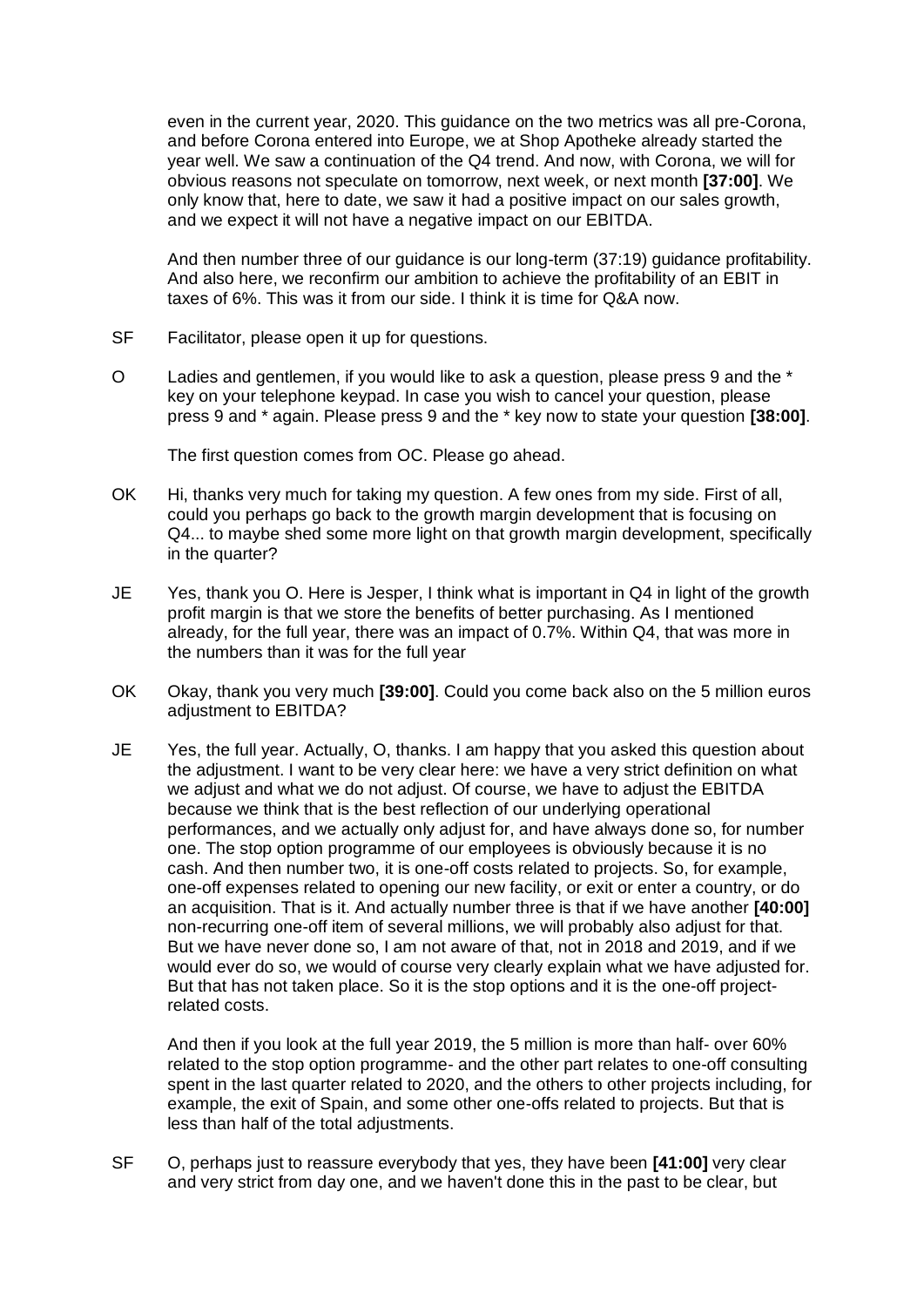there are very clear definitions of what can be moved in the adjustment, and there is very little flexibility... room for interpretation. So we are very happy on the very strict guidelines that Jasper has put in place there.

- OC Okay, great to hear. A couple of nagging questions. First of all just on the market, given the current situation, we are seeing some wholesalers in Germany come under pressure this month due to increased pharmacy orders, although there is not any sign, as you said, of a supply shortage. Can you tell us maybe a little bit about the sensibility of the growth margin to, let's say, 1% change in procurement from direct purchasing to working with an external wholesaler? I understand **[42:00]** direct purchasing is a very big part of your procurement. But if you needed to increase resorting to wholesalers, what would be the impact?
- SF Yeah, O, at this point in time, we are in very close contact with our top wholesalers that we are working with. I can tell you, because this was one of the wholesalers that was in the news the past couple of days, we are not working with NOVEDA. They are owned indirectly by the local pharmacist associations. They would not ship out the single package of anything. But with the wholesalers we are working with, they have not indicated to us at all that there would be any supply constraints over the coming months.

Of course, if we shift... and now we are talking more about our newer market. If we shift from indirect purchasing, meaning **[43:00]** through wholesalers, to direct purchasing, directly from the manufacturers, that is the biggest lever that we have on our growth margin. So if our direct purchasing percentage would go up a little bit as a result of this, that would certainly not have a detrimental effect on our bottom line. Quite the opposite. But, again, at this point of time, we are working closely with the wholesalers. We have not heard from anybody that they will not be able to supply us in the future.

- OC Okay, no, I am just wondering about the opposite effect. You having to resort, as you did in Q3, to forced orders?
- SF Yeah, again, there is no reason at this point in time to assume that we are deviating from the assumptions in terms of direct, or indirect, from what we have **[44:00]**  reflected in our plan, acknowledging, and I am going back to our statement, this whole situation is unprecedented, and it is characterised by a high degree of uncertainty. But as of today, there is no communication that we have received, and we are in very close, daily contact with all of our key suppliers, including our key wholesalers.
- OC Okay, thank you very much. And final one, sorry to use.. for taking so long: I am just interested in hearing your thoughts on the type of journey we could expect from RX customers. If you have no RX bonuses and no e-script, I am thinking of your company history, prior to the IPO the company's change as a result of the move by Germany to apply the ??? onto you guys. Do you have any thoughts on this, or?
- SF O, again, we are sticking by the position that we have conveyed in the past. We are convinced that the **[45:00]** draft laws that, again, still haven't reached either chamber of the German parliament is in violation of European law. It is our understanding that also the new European commission is sharing this position, they are promoting this position. We know that there has been some movement on the part of the Christian Democrats in Germany to move this into parliament. We don't know what the position of the Social Democrats is at this point of time. We just... as I said, we know that the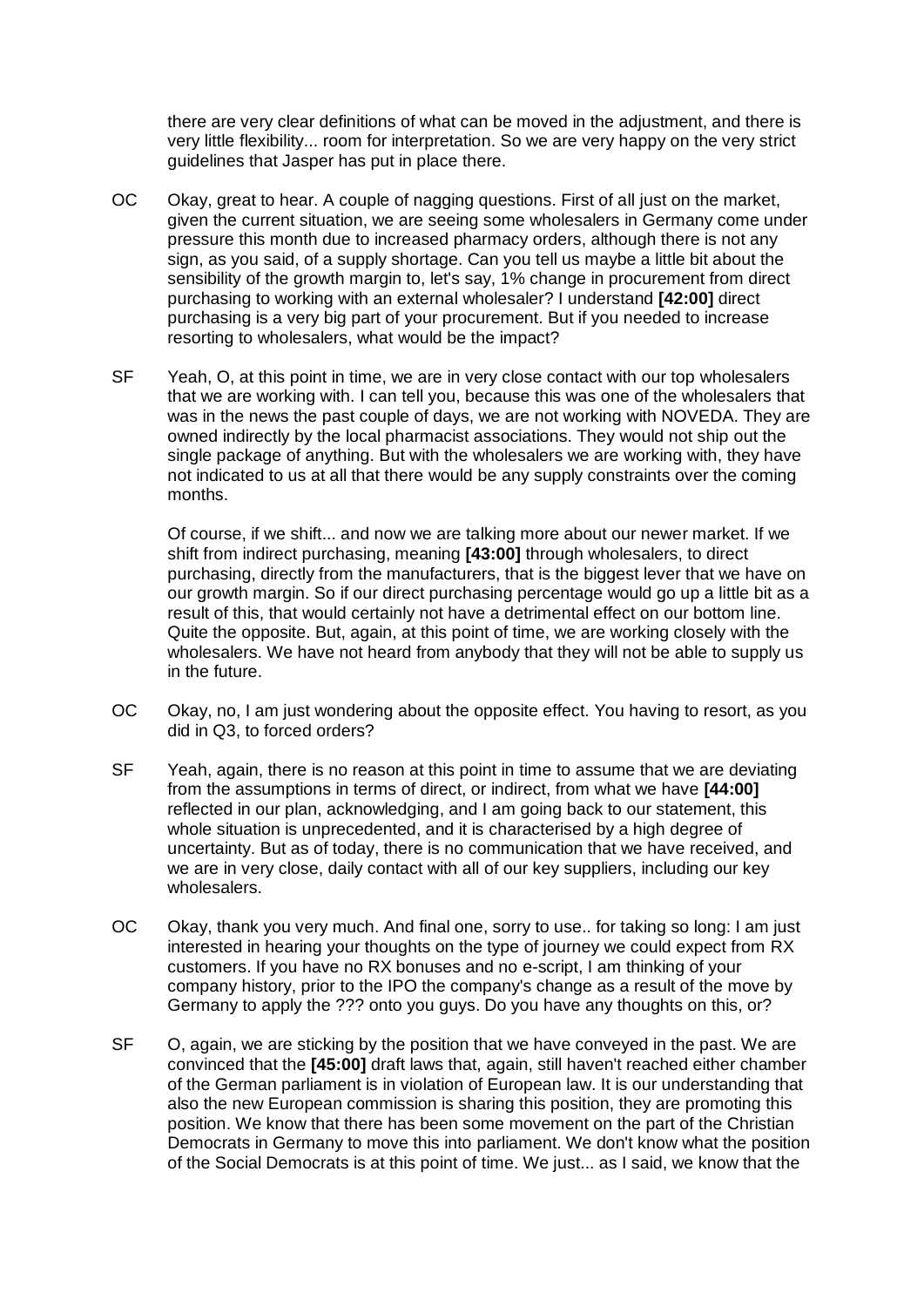German Ministry of Justice has raised in writing concerns about the compliance of such a provision with European law. So nothing has changed for us.

If such a law came into effect, we are going to look at the legal options that are available to us. If we decided and, again, we haven't made such a decision, that we would adhere **[46:00]** to such a ban, at least temporarily, of course that would hamper our growth in the RX market to a certain extent. We think we will still make progress, but it would be below what we have reflected in our current projections. But, again, we don't think this law is going to come into effect, and we have not decided how we are going to respond if this were the case.

- OC Okay, thanks a lot.
- O And the next question comes from CM from Erasmus. Please go ahead.
- CM Hello, thank you for taking my question. I have two. First, can you maybe elaborate more on the drivers on reaching Brexit. You have mentioned marketing decrease, but is there anything else? And also you mentioned about some incremental cuts linked to the Coronavirus. Can you also elaborate **[47:00]** more on that one please? Thanks.
- JE Thank you. Coming back to your first question, I think my main answer there would be that it is a continuation of the trends that you have seen already in the fourth quarter, so in Q4, which included for example some obvious relief on pricing. In addition to that, we expect that in 2019 we will achieve additional purchasing improvements, and we will see the benefits of scale. The years thereafter, we will also see some more efficiency gains in operations, for 2018. What was your question? These are the main drivers.
- SF In terms of, if I understood your question correctly, your second question in terms of Corona, I just want to reiterate what I mentioned: we have seen over the last two and a half weeks, so in a pretty short period of time, a surge in **[48:00]** orders. Of course, these orders are going to generate incremental growth margin, but in terms of the magnitude, I want to emphasise this: we are capacity constrained at this point in time, and in order to serve all of these orders, we are incurring incremental costs, especially in our operations area. Additional shifts, overtime, we are hiring contingent workers, but we are confident dating at this point of time is that the Corona situation based on what we know today, with the surge of orders, does not have a negative, a detrimental impact on our bottom line. It could be a slight positive impact, but really it is too early to make a firm statement there at this point of time. If I got your question right?
- CM Yeah, okay, thanks.
- JE Can I shed a little bit more colour, to come back to your first question. I mentioned scale. Also note that within scale **[49:00]** there is also the fact that we expect scale in our marketing, in our overall attempt to balance growth and marketing. So there you will also see a benefit in 2018 profitability compared to 2019.
- CM Okay.
- O And the next question comes from AR. Please go ahead.
- JE We don't hear anything. A, you might be on mute.